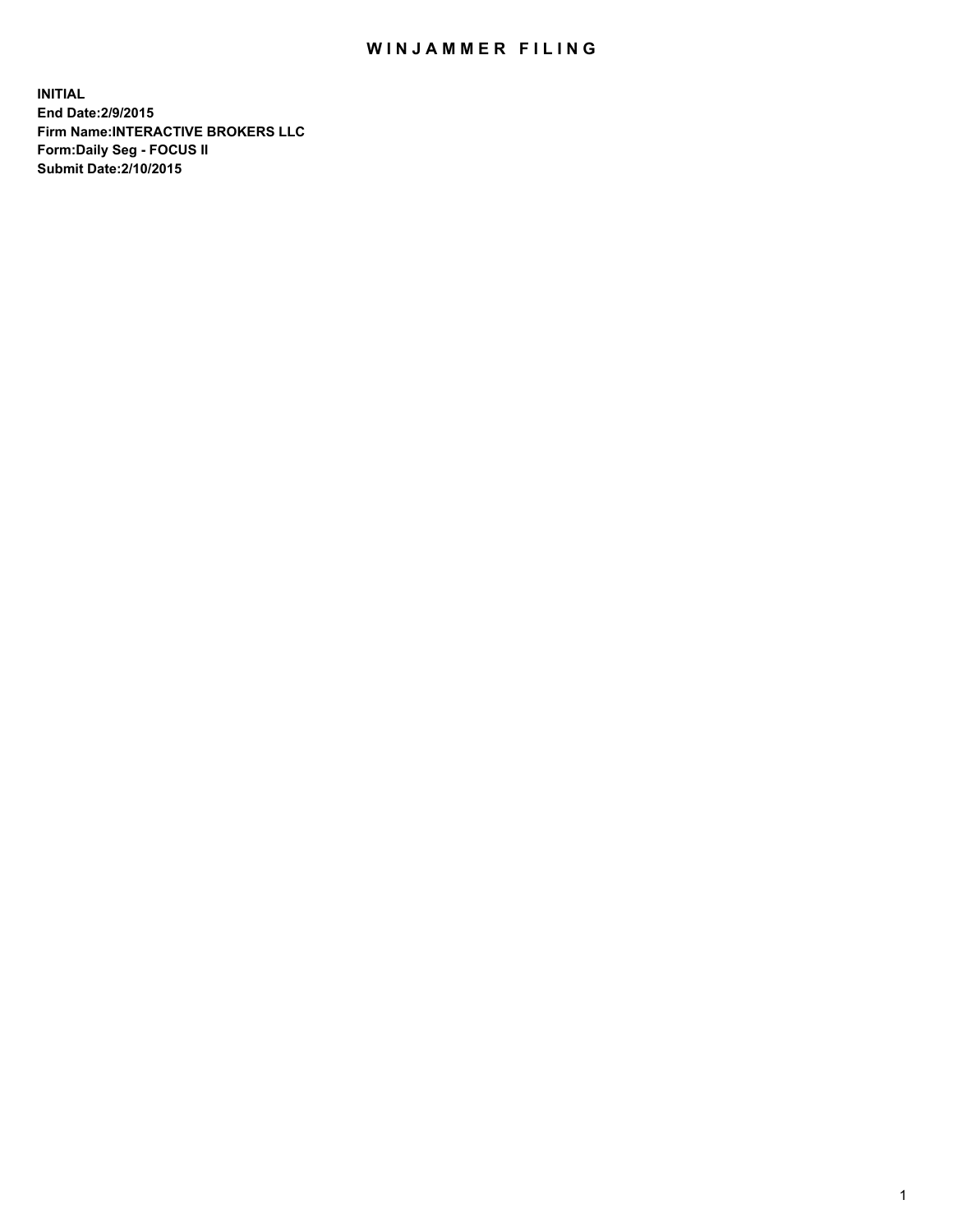## **INITIAL End Date:2/9/2015 Firm Name:INTERACTIVE BROKERS LLC Form:Daily Seg - FOCUS II Submit Date:2/10/2015 Daily Segregation - Cover Page**

| Name of Company                                                                   | <b>INTERACTIVE BROKERS LLC</b> |
|-----------------------------------------------------------------------------------|--------------------------------|
| <b>Contact Name</b>                                                               | <b>Michael Ellman</b>          |
| <b>Contact Phone Number</b>                                                       | 203-422-8926                   |
| <b>Contact Email Address</b>                                                      | mellman@interactivebrokers.co  |
|                                                                                   | m                              |
|                                                                                   |                                |
| FCM's Customer Segregated Funds Residual Interest Target (choose one):            |                                |
| a. Minimum dollar amount: ; or                                                    | $\overline{\mathbf{0}}$        |
| b. Minimum percentage of customer segregated funds required:% ; or                | 0                              |
| c. Dollar amount range between: and; or                                           | 155,000,000 245,000,000        |
| d. Percentage range of customer segregated funds required between:% and%.         | 0 <sub>0</sub>                 |
| FCM's Customer Secured Amount Funds Residual Interest Target (choose one):        |                                |
| a. Minimum dollar amount: ; or                                                    |                                |
| b. Minimum percentage of customer secured funds required:% ; or                   | $\overline{\mathbf{0}}$<br>0   |
| c. Dollar amount range between: and; or                                           | 80,000,000 120,000,000         |
| d. Percentage range of customer secured funds required between:% and%.            | 0 <sub>0</sub>                 |
|                                                                                   |                                |
| FCM's Cleared Swaps Customer Collateral Residual Interest Target (choose one):    |                                |
| a. Minimum dollar amount: ; or                                                    | $\overline{\mathbf{0}}$        |
| b. Minimum percentage of cleared swaps customer collateral required:% ; or        | $\overline{\mathbf{0}}$        |
| c. Dollar amount range between: and; or                                           | 0 <sub>0</sub>                 |
| d. Percentage range of cleared swaps customer collateral required between:% and%. | 0 <sub>0</sub>                 |
|                                                                                   |                                |
| Current ANC:on                                                                    | 2,577,359,039 09-FEB-2015      |
| <b>Broker Dealer Minimum</b>                                                      | 281,951,804                    |
| Debit/Deficit - CustomersCurrent AmountGross Amount                               |                                |
| Domestic Debit/Deficit                                                            | 4,632,285                      |
| Foreign Debit/Deficit                                                             | 7,860,9990                     |
| Debit/Deficit - Non CustomersCurrent AmountGross Amount                           |                                |
| Domestic Debit/Deficit                                                            | 0 <sub>0</sub>                 |
| Foreign Debit/Deficit                                                             | 0 <sub>0</sub>                 |
| Proprietary Profit/Loss                                                           |                                |
| Domestic Profit/Loss                                                              | <u>0</u>                       |
| Foreign Profit/Loss                                                               | $\overline{\mathbf{0}}$        |
| Proprietary Open Trade Equity<br>Domestic OTE                                     |                                |
| Foreign OTE                                                                       | <u>0</u>                       |
| <b>SPAN</b>                                                                       | <u>0</u>                       |
| <b>Customer SPAN Calculation</b>                                                  | 1,117,195,576                  |
| Non-Customer SPAN Calcualation                                                    | 38,174,131                     |
| <b>Proprietary Capital Charges</b>                                                |                                |
| Minimum Dollar Amount Requirement                                                 | <u>0</u><br>20,000,000 [7465]  |
| Other NFA Dollar Amount Requirement                                               | 21,921,548 [7475]              |
|                                                                                   |                                |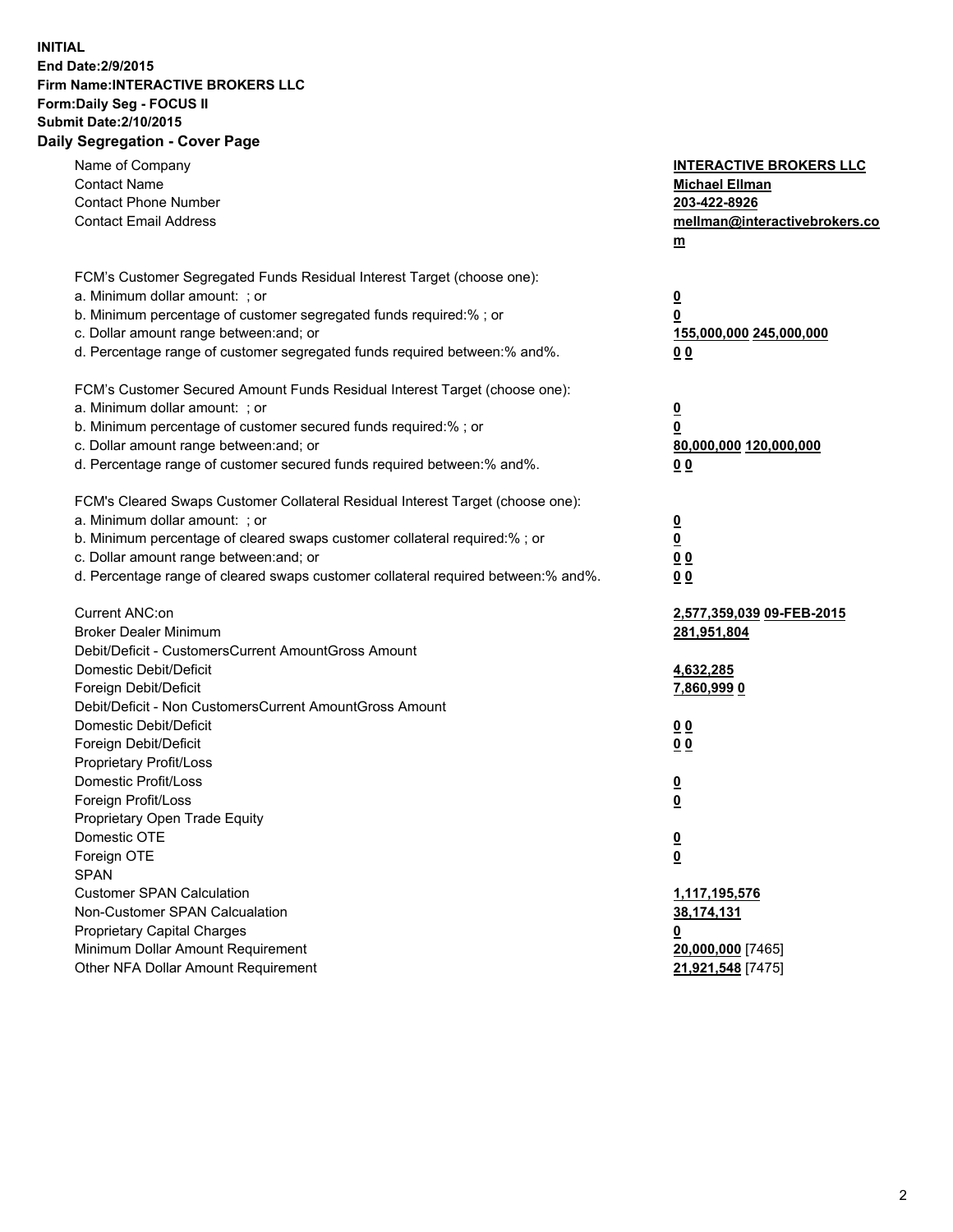## **INITIAL End Date:2/9/2015 Firm Name:INTERACTIVE BROKERS LLC Form:Daily Seg - FOCUS II Submit Date:2/10/2015 Daily Segregation - Secured Amounts**

|     | Daily Ocglegation - Occarea Anioants                                                        |                                   |
|-----|---------------------------------------------------------------------------------------------|-----------------------------------|
|     | Foreign Futures and Foreign Options Secured Amounts                                         |                                   |
|     | Amount required to be set aside pursuant to law, rule or regulation of a foreign            | $0$ [7305]                        |
|     | government or a rule of a self-regulatory organization authorized thereunder                |                                   |
| 1.  | Net ledger balance - Foreign Futures and Foreign Option Trading - All Customers             |                                   |
|     | A. Cash                                                                                     | 358,471,155 [7315]                |
|     | B. Securities (at market)                                                                   | $0$ [7317]                        |
| 2.  | Net unrealized profit (loss) in open futures contracts traded on a foreign board of trade   | 9,161,472 [7325]                  |
| 3.  | Exchange traded options                                                                     |                                   |
|     | a. Market value of open option contracts purchased on a foreign board of trade              | 113,836 [7335]                    |
|     | b. Market value of open contracts granted (sold) on a foreign board of trade                | $-16,490$ [7337]                  |
| 4.  | Net equity (deficit) (add lines 1. 2. and 3.)                                               | 367,729,973 [7345]                |
| 5.  | Account liquidating to a deficit and account with a debit balances - gross amount           | 7,860,999 [7351]                  |
|     | Less: amount offset by customer owned securities                                            | 0 [7352] 7,860,999 [7354]         |
| 6.  | Amount required to be set aside as the secured amount - Net Liquidating Equity              | 375,590,972 [7355]                |
|     | Method (add lines 4 and 5)                                                                  |                                   |
| 7.  | Greater of amount required to be set aside pursuant to foreign jurisdiction (above) or line | 375,590,972 [7360]                |
|     | 6.                                                                                          |                                   |
|     | FUNDS DEPOSITED IN SEPARATE REGULATION 30.7 ACCOUNTS                                        |                                   |
| 1.  | Cash in banks                                                                               |                                   |
|     | A. Banks located in the United States                                                       | 376,209,657 [7500]                |
|     | B. Other banks qualified under Regulation 30.7                                              | 0 [7520] 376,209,657 [7530]       |
| 2.  | Securities                                                                                  |                                   |
|     | A. In safekeeping with banks located in the United States                                   | $0$ [7540]                        |
|     | B. In safekeeping with other banks qualified under Regulation 30.7                          | 0 [7560] 0 [7570]                 |
| 3.  | Equities with registered futures commission merchants                                       |                                   |
|     | A. Cash                                                                                     | $0$ [7580]                        |
|     | <b>B.</b> Securities                                                                        | $0$ [7590]                        |
|     | C. Unrealized gain (loss) on open futures contracts                                         | $0$ [7600]                        |
|     | D. Value of long option contracts                                                           | $0$ [7610]                        |
|     | E. Value of short option contracts                                                          | 0 [7615] 0 [7620]                 |
| 4.  | Amounts held by clearing organizations of foreign boards of trade                           |                                   |
|     | A. Cash                                                                                     | $0$ [7640]                        |
|     | <b>B.</b> Securities                                                                        | $0$ [7650]                        |
|     | C. Amount due to (from) clearing organization - daily variation                             | $0$ [7660]                        |
|     | D. Value of long option contracts                                                           | $0$ [7670]                        |
|     | E. Value of short option contracts                                                          | 0 [7675] 0 [7680]                 |
| 5.  | Amounts held by members of foreign boards of trade                                          |                                   |
|     | A. Cash                                                                                     | 98,989,602 [7700]                 |
|     | <b>B.</b> Securities                                                                        | $0$ [7710]                        |
|     | C. Unrealized gain (loss) on open futures contracts                                         | 1,721,781 [7720]                  |
|     | D. Value of long option contracts                                                           | 113,840 [7730]                    |
|     | E. Value of short option contracts                                                          | -16,490 [7735] 100,808,733 [7740] |
| 6.  | Amounts with other depositories designated by a foreign board of trade                      | 0 [7760]                          |
| 7.  | Segregated funds on hand                                                                    | $0$ [7765]                        |
| 8.  | Total funds in separate section 30.7 accounts                                               | 477,018,390 [7770]                |
| 9.  | Excess (deficiency) Set Aside for Secured Amount (subtract line 7 Secured Statement         | 101,427,418 [7380]                |
|     | Page 1 from Line 8)                                                                         |                                   |
| 10. | Management Target Amount for Excess funds in separate section 30.7 accounts                 | 80,000,000 [7780]                 |
| 11. | Excess (deficiency) funds in separate 30.7 accounts over (under) Management Target          | 21,427,418 [7785]                 |
|     |                                                                                             |                                   |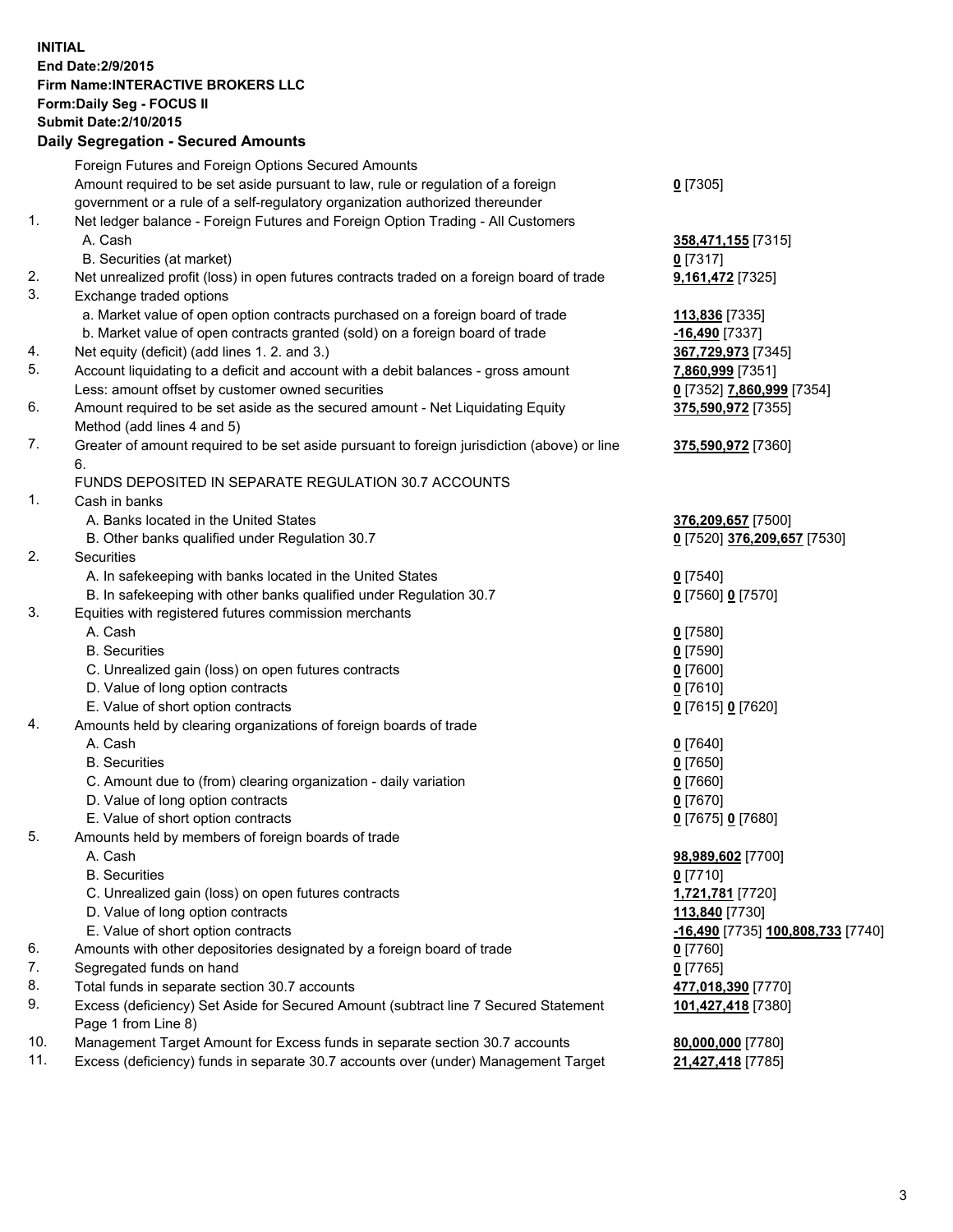**INITIAL End Date:2/9/2015 Firm Name:INTERACTIVE BROKERS LLC Form:Daily Seg - FOCUS II Submit Date:2/10/2015 Daily Segregation - Segregation Statement** SEGREGATION REQUIREMENTS(Section 4d(2) of the CEAct) 1. Net ledger balance A. Cash **2,421,204,900** [7010] B. Securities (at market) **0** [7020] 2. Net unrealized profit (loss) in open futures contracts traded on a contract market **30,327,228** [7030] 3. Exchange traded options A. Add market value of open option contracts purchased on a contract market **120,024,171** [7032] B. Deduct market value of open option contracts granted (sold) on a contract market **-188,880,946** [7033] 4. Net equity (deficit) (add lines 1, 2 and 3) **2,382,675,353** [7040] 5. Accounts liquidating to a deficit and accounts with debit balances - gross amount **4,632,285** [7045] Less: amount offset by customer securities **0** [7047] **4,632,285** [7050] 6. Amount required to be segregated (add lines 4 and 5) **2,387,307,638** [7060] FUNDS IN SEGREGATED ACCOUNTS 7. Deposited in segregated funds bank accounts A. Cash **361,091,536** [7070] B. Securities representing investments of customers' funds (at market) **1,312,728,051** [7080] C. Securities held for particular customers or option customers in lieu of cash (at market) **0** [7090] 8. Margins on deposit with derivatives clearing organizations of contract markets A. Cash **15,895,985** [7100] B. Securities representing investments of customers' funds (at market) **100,028,487** [7110] C. Securities held for particular customers or option customers in lieu of cash (at market) **0** [7120] 9. Net settlement from (to) derivatives clearing organizations of contract markets **1,392,520** [7130] 10. Exchange traded options A. Value of open long option contracts **1,574,153** [7132] B. Value of open short option contracts **-11,778,538** [7133] 11. Net equities with other FCMs A. Net liquidating equity **-37,399,595** [7140] B. Securities representing investments of customers' funds (at market) **853,147,839** [7160] C. Securities held for particular customers or option customers in lieu of cash (at market) **0** [7170] 12. Segregated funds on hand **0** [7150] 13. Total amount in segregation (add lines 7 through 12) **2,596,680,438** [7180] 14. Excess (deficiency) funds in segregation (subtract line 6 from line 13) **209,372,800** [7190] 15. Management Target Amount for Excess funds in segregation **155,000,000** [7194]

16. Excess (deficiency) funds in segregation over (under) Management Target Amount Excess

**54,372,800** [7198]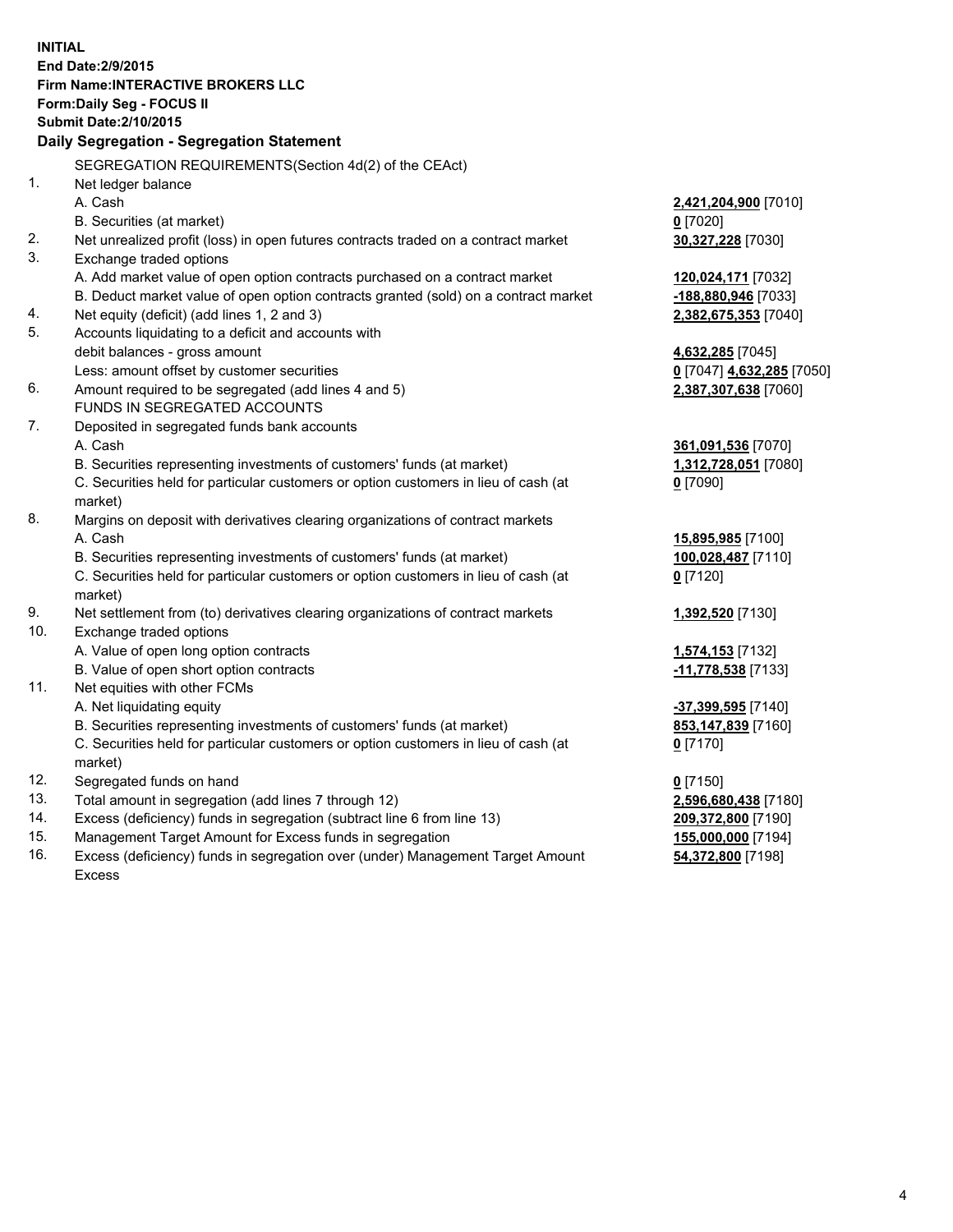## **INITIAL End Date:2/9/2015 Firm Name:INTERACTIVE BROKERS LLC Form:Daily Seg - FOCUS II Submit Date:2/10/2015 Daily Segregation - Supplemental**

| $\blacksquare$           | Total gross margin deficiencies - Segregated Funds Origin                              | 106,858 [9100] |
|--------------------------|----------------------------------------------------------------------------------------|----------------|
| $\blacksquare$           | Total gross margin deficiencies - Secured Funds Origin                                 | 445,903 [9101] |
| $\blacksquare$           | Total gross margin deficiencies - Cleared Swaps Customer Collateral Funds Origin       | $0$ [9102]     |
| $\blacksquare$           | Total gross margin deficiencies - Noncustomer and Proprietary Accounts Origin          | $0$ [9103]     |
| $\blacksquare$           | Total number of accounts contributing to total gross margin deficiencies - Segregated  | 5 [9104]       |
|                          | Funds Origin                                                                           |                |
| $\blacksquare$           | Total number of accounts contributing to total gross margin deficiencies - Secured     | $2$ [9105]     |
|                          | Funds Origin                                                                           |                |
| $\overline{\phantom{a}}$ | Total number of accounts contributing to the total gross margin deficiencies - Cleared | $0$ [9106]     |
|                          | Swaps Customer Collateral Funds Origin                                                 |                |
| -                        | Total number of accounts contributing to the total gross margin deficiencies -         | $0$ [9107]     |
|                          | Noncustomer and Proprietary Accounts Origin                                            |                |
| $\blacksquare$           | Upload a copy of the firm's daily margin report the FCM uses to issue margin calls     |                |
|                          | which corresponds with the reporting date.                                             |                |

02.09.2015 Commodity Margin Deficiency Report.xls